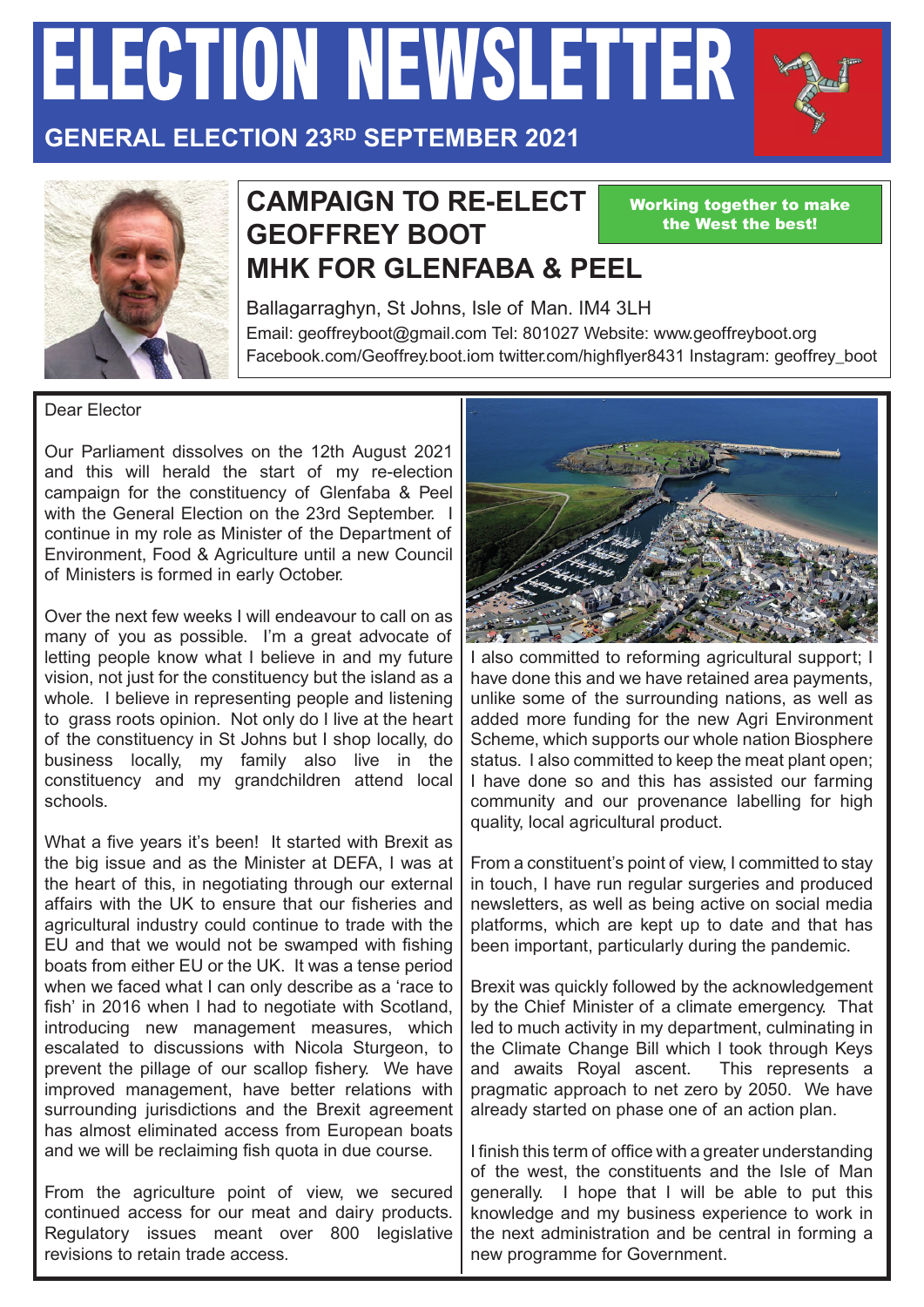### **Our Health Service**

Following Brexit and Climate Change, Covid became the next huge challenge, here and around the world. Our great National Health Service rose to the challenge, thanks to all the staff and the

island's community spirit enabled us to weather the crisis somewhat better than some of our neighbours. Regrettably, lives were lost but with community cooperation and strict border controls, we avoided extended lockdowns. The newly independent 'Manx Care' now has to be resourced to address treatment backlog as well as a Covid booster programme. In short:

- **REDUCE WAITING LISTS AND THE BACKLOG**
- ENSURE AS MUCH ON-ISLAND HEALTHCARE PROVISION WHEREVER POSSIBLE
- **ENSURE THE NHS IS PROPERLY FUNDED**



#### **Economy**

The Covid crisis has shown us a new way of remote working and this will enable people to relocate to the island and do business elsewhere. It is a greener way of doing business. It won't work for all, but it has certainly laid a foundation that may enable us to attract new business. Without economic development we will simply not be able to afford all the things we want. This will involve increasing the working population by attracting new people. There are already shortages in some sectors but with the opening of borders, we need to showcase the Isle of Man to its full potential as not only a super place to live but a great place to do business. This also includes making sure that UCM and our education system delivers well educated and rounded young people.

There will be challenges and opportunities, particularly in IT, data storage, etc, as well as services generally where we should be more worldwide facing. There will also be further opportunities as a result of the revision of the worldwide tax regimes; countries like Malta are already on the grey list and we are seeing interest in relocations to the Isle of Man.

### **Education**

Our education system is going through a refresh, following the Beamans Report. It is now less of a 'them and us' attitude between the Government and the teaching profession and the teaching fraternity will be more involved in the decision making process. We have five excellent schools in the constituency. At long last, we now have approval for the new STEM block for the QEII, work starts shortly. The next step is to secure funding for expansion and modernisation of the Cloth Workers in Peel

#### **Environment**

I'm sure everyone is aware of the fact that we have a worldwide climate change emergency. We all need to play our part. DEFA has been at the centre of the new Climate Change Bill which commits to Net Zero by 2050 in a pragmatic way. We have to bring you and businesses with us on this journey

whilst preserving economic growth. Work has already started on improving biodiversity, carbon sequestration, peat bog restoration, planting more woodland and rewarding land owners for carrying out environmentally friendly practices.

We need to embed good environmental practice and Biosphere throughout Government. The next administration will face some big decisions with regard to renewable energy and I have been working on strategies going forward. We have to be careful with our small population and limited resource not to make hasty decisions that we could regret in the future. A phased approach is important but we need to put a Manx stamp on it, not simply buy offshore carbon credits.

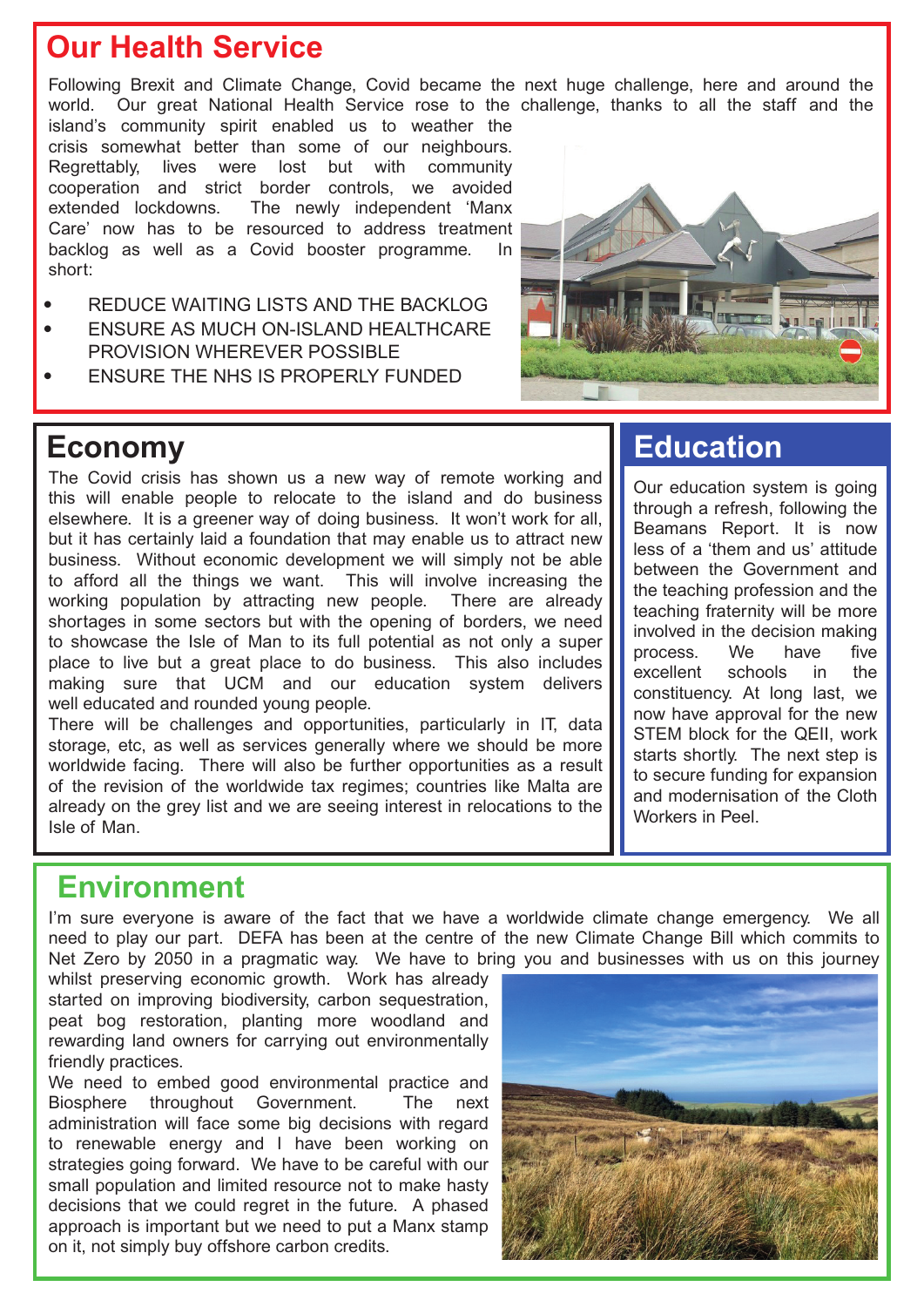### **Our Biosphere**

It was a great accolade when our island was granted Biosphere status in 2016. Since then, we have had a Biosphere champion and team embedded in DEFA and I have been proud to recently launch a Vision and Strategy 2021 to 2026 entitled 'Working Together for a Sustainable Future'. This is a local plan that sits under UNESCO's global goals for sustainable development and revolves around five E's - Education, Enjoyment, Engagement, Environment and Economy. These are all interlinked around sustainable development. Biosphere is not about stopping development, it's making sure that our



community supports Biosphere wholeheartedly and development is done in a sustainable way. We've made a lot of progress in this administration;

ten marine nature reserves, the Ramsey Bay project, registered a number of new ASSI's.

On the cultural side, we have registered more buildings in this administration than in the last 20 years. We worked with Culture Vannin on the Isle of Man poetry map. Engaged with partners in plastic reduction, beach cleaning, litter collection and education programmes that ensure the younger generation will be proud to live in the only wholenation Biosphere in the world.

## **Housing**

Government has recently commissioned a national strategic housing review which will take a holistic look at housing available and demographics as well as affordability. The new Landlord Registration Bill was controversial with landlords; however, I do hope will not put people off entering the market, as I believe there is demand for rental accommodation as well as home ownership. It will be interesting to see what the review reveals and how we might address the problems of getting help on the first step of the property ladder for younger people. There will be no 'instant fix' but at least in due course we will have an informed direction of travel.

Having been Head of Operational Planning for the last five years, I have driven reform, but there is more to be done. Covid presented logistical problems, but we have now caught up the backlog in appeals. The new local plan in preparation for the north and west will bring much needed certainty that will aid provision of a new Peel sewerage plant, among other things, and set the scene for the next five to ten years. Many sites have been put forward and we will all have an opportunity to have our say in due course. I have already received representations about land surrounding Slieau Whallian Park. Firstly, this does not automatically mean that it will be developed and from a personal perspective, I will be opposing the proposals. As the final arbiter of appeals, I must apologise to some constituents, where apart from general planning advice, due to my position, I have not been able to deal with specifics of individual applications.



#### **Planning Covernment**

Going forward, I believe in incremental reform of Government. In DEFA we reduced the number of directorates from 9 to 5 and have streamlined processes. What's happened in DEFA needs to happen across Government.

Constitutionally, we still need to make changes and I will encourage a review, particularly of the unelected chamber (the Legislative Council).